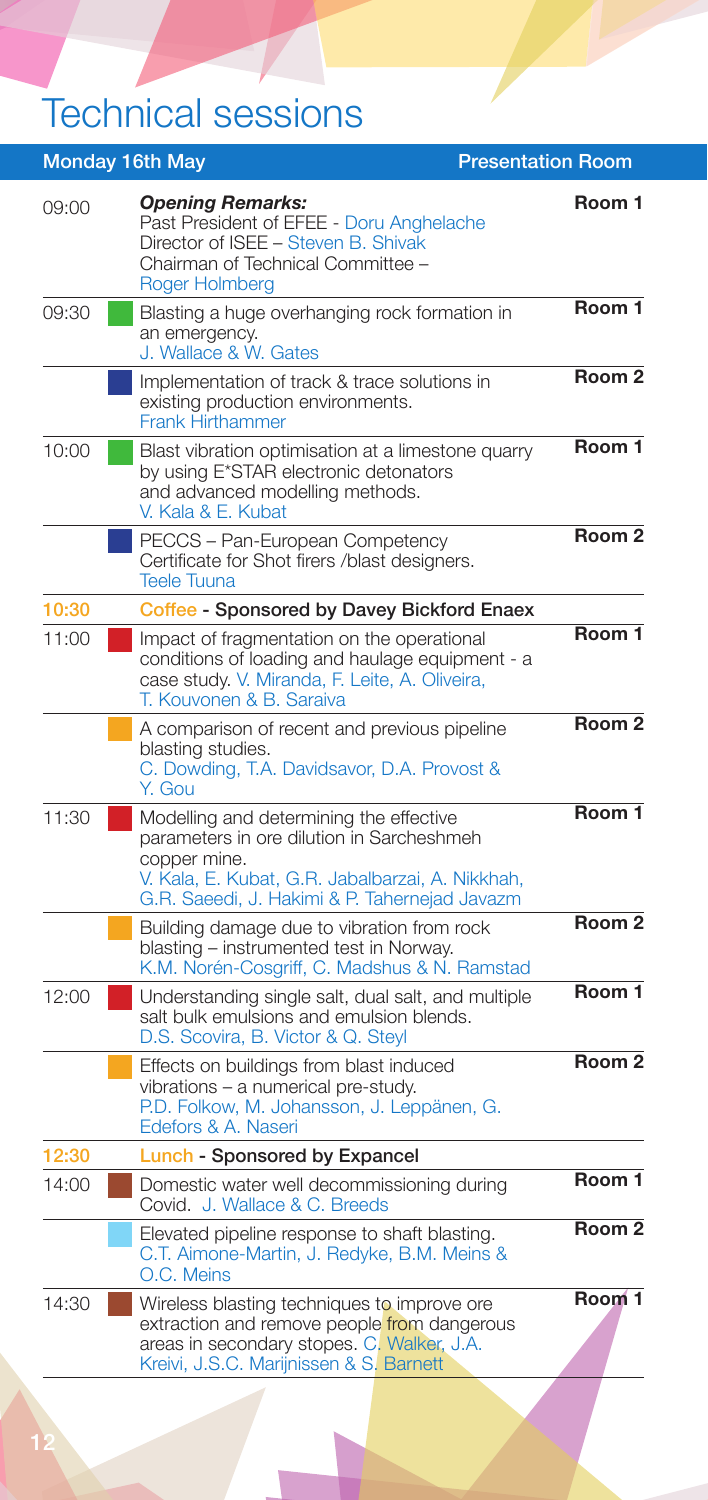|       | Magnitude 2.8 Earthquake Caused by 90<br>Pounds (41 kg) Per Delay! Not So Fast.<br>T.A. Davidsavor, P.E. & J. Aiken, R.E. Burnham,<br>J.K. Ratliff, I.G. Wong & C.T. Aimone-Martin                           | Room <sub>2</sub>         |
|-------|--------------------------------------------------------------------------------------------------------------------------------------------------------------------------------------------------------------|---------------------------|
| 15:00 | A study of the fragmentation of rock masses<br>by explosives - Application to four Belgian case<br>studies. J-P. Tshibangu, N. Gonze,<br>P. Van Landschoot, V. Vanoverbeke & L. Rosini                       | Room 1                    |
|       | New approaches for evaluating building<br>response to blast vibrations.<br>M.I. Alvarez-Fernández, M.B. Prendes-Gero, L.<br>Conde-Fernández & C. González-Nicieza                                            | Room <sub>2</sub>         |
| 15:30 | Coffee - Sponsored by 3GSM GmbH                                                                                                                                                                              |                           |
| 16:00 | Rock mass characterisation and ore grade<br>assessment through drill monitoring for open pit<br>applications. J. Navarro, P. Couceiro,<br>J.A. Sanchidrián, P. Segarra, T. Seidl, P. Hartlieb<br>& P.Schimek | Room 1                    |
|       | Proposed methodology to reduce<br>microfractures in working stopes utilising<br>vibration modelling.<br>N. Valencia                                                                                          | Room <sub>2</sub>         |
| 16:30 | Studying blast induced rock movement in open-<br>pit mining with small benches. Koprev, I. Garkov,<br>D. Kaykov, & D. Terziyski                                                                              | Room 1                    |
|       | Rock blast induced pore pressures in quick clay.<br>J. Johansson, S. Gjengedal, J. Park, K.H.<br>Andersen, C. Madshus, & S. Rønning                                                                          | Room <sub>2</sub>         |
| 17:00 | Adjourn                                                                                                                                                                                                      |                           |
| 20:00 | <b>GALA DINNER</b><br>- Sponsored by Lubrizol - ADEX                                                                                                                                                         | Kasteel de<br>Hoogenwerth |

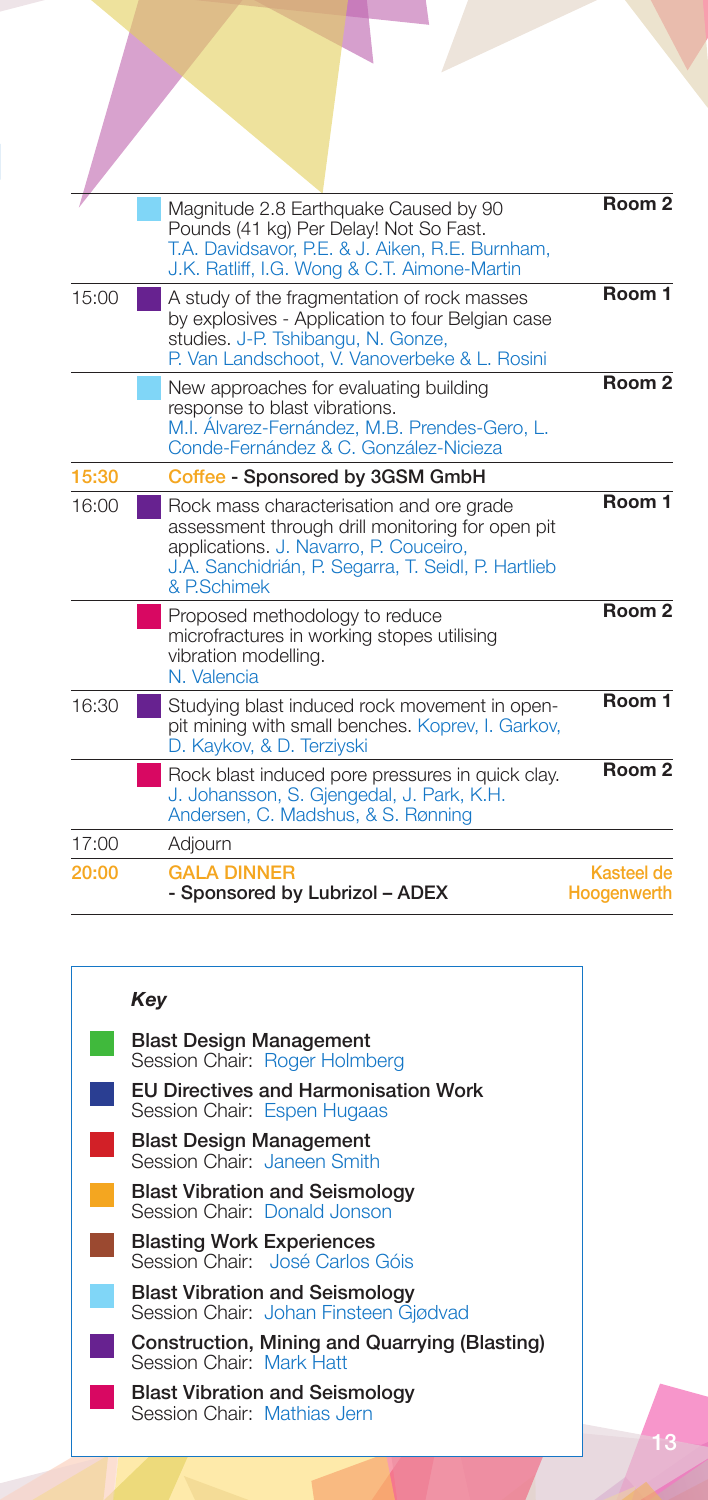## Technical sessions

|       | <b>Tuesday 17th May</b><br><b>Presentation Room</b>                                                                                                                                                          |                   |
|-------|--------------------------------------------------------------------------------------------------------------------------------------------------------------------------------------------------------------|-------------------|
| 09:00 | Automatic 3D Fragmentation Analysis from<br>Drone Imagery.<br>A. Gaich, M. Pötsch, & M. Baumgartner                                                                                                          | Room 1            |
|       | Cold case investigation - Who blasted the<br>transmission tower and killed four people?<br>M. Ruspeckhofer                                                                                                   | Room <sub>2</sub> |
| 09:30 | Automatic blast design based on an<br>autonomous drone.<br>T. Bernard                                                                                                                                        | Room 1            |
|       | Key learning from Beirut ammonium nitrate<br>accident - Evaluation of warehouse safety<br>management in Indonesia.<br>A. Wibowo, & A. Sutoyo                                                                 | Room <sub>2</sub> |
| 10:00 | Density monitoring of bulk emulsion explosives<br>in confined boreholes.<br>F.F. Sitonio & J.C. Koppe                                                                                                        | Room 1            |
|       | The effects of dynamic pressure in blasting.<br>G. Cavanough & A. Torrance                                                                                                                                   | Room <sub>2</sub> |
| 10:30 | Coffee                                                                                                                                                                                                       |                   |
| 11:00 | Fundamental study of reactive ground chemistry.<br>G. Conroy & K. Robinson                                                                                                                                   | Room 1            |
|       | Blasting activities with fast-combusting energetic<br>compositions in dimension stone quarries and<br>for demolition of structural elements in civil<br>engineering.<br>P. Shishkov, N. Stoycheva & V. Penev | Room <sub>2</sub> |
| 11:30 | Ground improvement blasting - further<br>development of the BDR classification scheme.<br>T.N. Little                                                                                                        | Room 1            |
|       | Optimising blast hole loading with MWD and 3D<br>imaqe analysis.<br>B. Gyngell, T. Buschjost, T. Worsey & G. Diehr                                                                                           | Room <sub>2</sub> |
| 12:00 | Implementation of Technology to Fully Digitalize<br>the Drill & Blast Process in a Remote Setting.<br>A. Bihlar, L. Bermingham & R. Farnfield                                                                | Room 1            |
|       | The art of detonation – energetic creation.<br>P. Bosch                                                                                                                                                      | Room <sub>2</sub> |
| 12:30 | Lunch - Sponsored by IEE Global                                                                                                                                                                              |                   |
| 14:00 | Multiple blasthole dynamic pressure (MBDP)<br>model to alleviate dynamic pressure in<br>blastholes.<br>R. Yang                                                                                               | Room 1            |
|       | Analysis of air blast overpressures within a<br>negative pressure boundary.<br>F.B. Kuhnow                                                                                                                   | Room <sub>2</sub> |